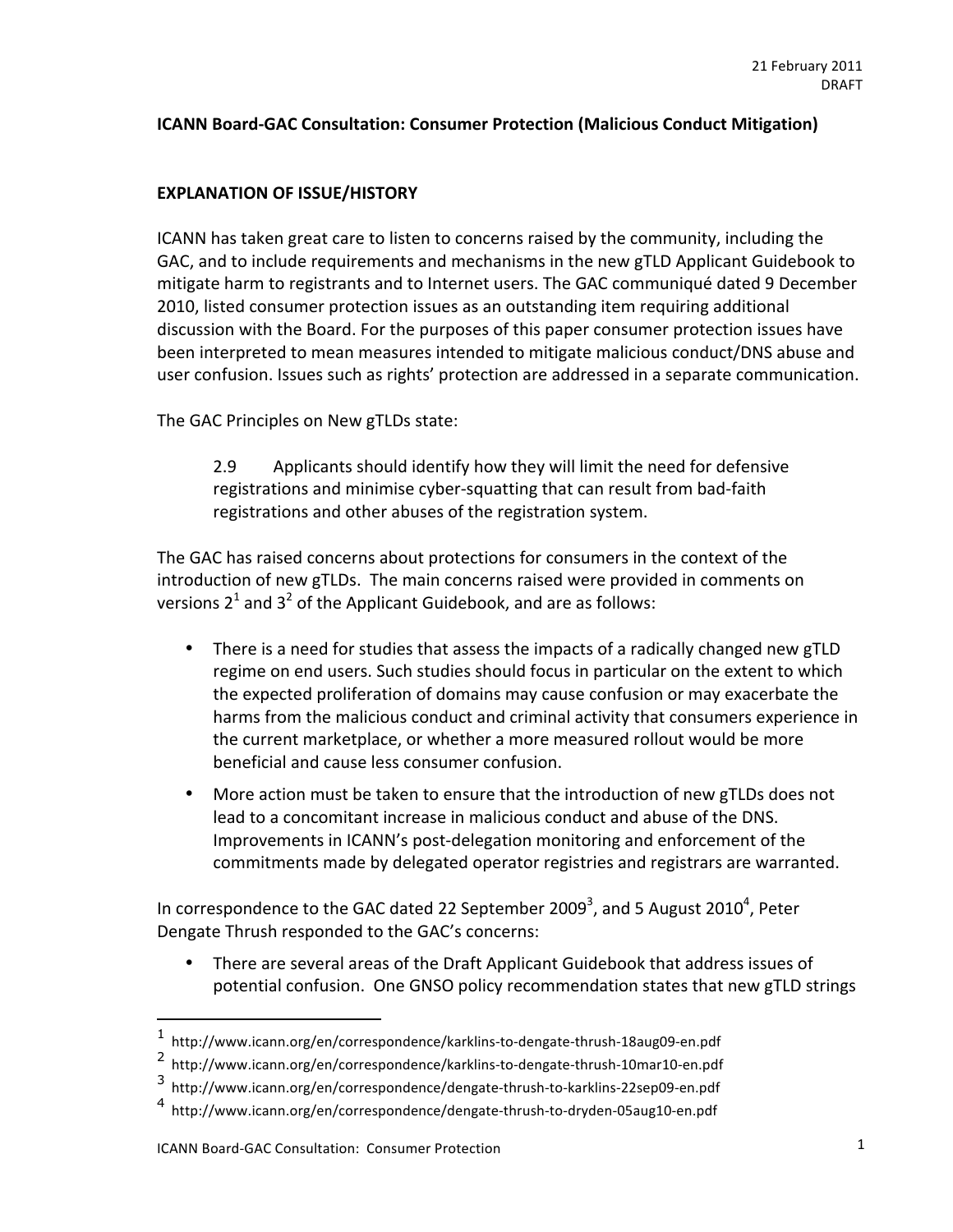must not be confusingly similar to an existing top-level domain. This recommendation is implemented through the work of the string evaluation panel that will compare each applied for string against every other string, existing and applied for, to determine if a likelihood of user confusion if both strings are delegated in the root zone. Their work will be abetted a string similarity algorithm, developed specifically for the new gTLD evaluation process at considerable expense. The algorithm, while not dispositive, will provide evidence of the degree of similarity.

- In addition to this evaluation, parties with 'standing' may object to an applied for string as being so similar to an existing, or an applied for string, that user confusion will likely result. The confusion may result from visual, oral or semantic similarity.
- Certain trademark owner input comment indicates that new TLDs will enable brand owners to establish user awareness about their TLD labels.
- Mitigating malicious conduct in the new gTLD environment is being addressed by ICANN, through the introduction of several protections. These protections, described below, were the result of a study undertaken of malicious conduct as it related to the new gTLD space. During the study, ICANN (in response to questions by the GAC and others on this issue) solicited and received comments from multiple outside sources, including Intellectual Property Constituency (IPC), Registry Internet Safety Group (RISG), the Security and Stability Advisory Committee (SSAC), Computer Emergency Response Teams (CERTs) and members of the banking/financial, and Internet security communities. As a result of this work, nine measures were recommended to increase the benefits to overall security and stability for registrants and trust by all users of these new gTLD zones, and each of these requirements will be implemented in the program:
	- Vetted registry operators (background checks)
	- Demonstrated plan for DNSSEC deployment
	- Prohibition of DNS redirection or "wildcarding"
	- Removal of orphan glue records to eliminate a tool of spammers and others
	- Maintenance of thick WHOIS records
	- Centralized method of zone-file access
	- Documented registry abuse contacts and procedures
	- Participation in an expedited registry security request process.
- More detailed information about these recommendations is available in the Mitigating Malicious Conduct explanatory memorandum, available at: http://www.icann.org/en/topics/new-gtlds/mitigating-malicious-conduct-memoupdate-28may10-en.pdf.

The removal of orphan glue records and the High Security TLD Program (HSTLD) are currently under development and some recommendations for these activities are anticipated to be complete prior to the publication of the Final Applicant Guidebook.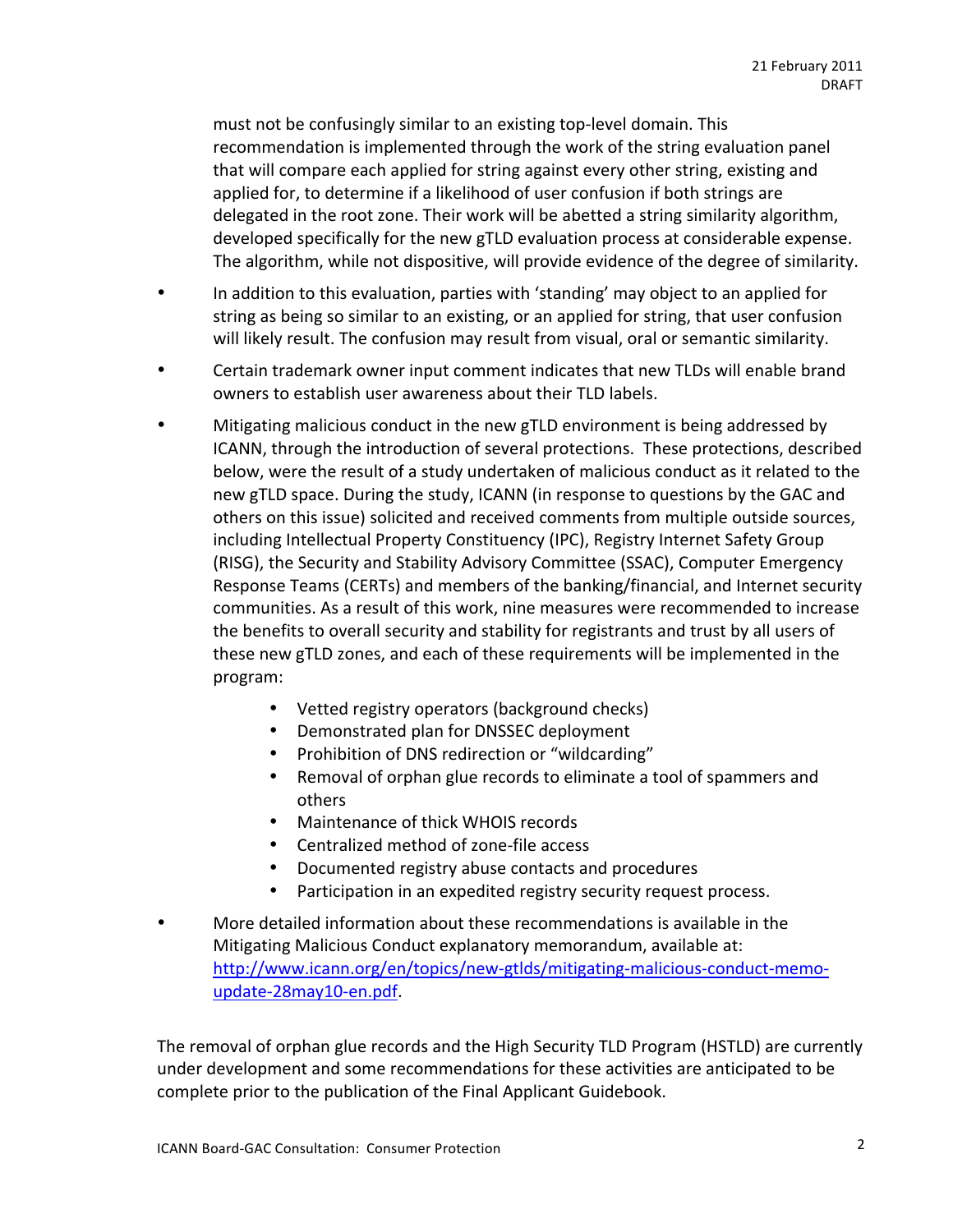In addition to these measures, questions have been included in the AGB that require applicants to detail their plans to mitigate abuse and enhance security in the TLD.

In addition to this, the GNSO Council has recently adopted resolutions regarding consumer protection and malicious conduct. Directing that additional work take place on several specific issues identified in the Registration Abuse Policies Working Group Final Report, http://gnso.icann.org/resolutions/#201102.

#### **REMAINING AREAS OF DIFFERENCE:**

It is not clear what the remaining areas of difference exist on this subject. This will be determined through consultation with GAC members prior to the GAC-Board consultation in Brussels.

It may be that the outstanding issue is about the adoption of the law enforcement recommendations on the Registry Accreditation Agreement. A separate paper has been prepared on this topic.

ICANN shares the GAC concern that the introduction of new gTLDs does not lead to an increase in malicious conduct/DNS and user confusion. Recommendations for additions to the AGB have come from a broad range of stakeholders including governments, users, and industry-recognized groups such as the Anti-Phishing Working Group (APWG), Registry Internet Safety Group (RISG), the Security and Stability Advisory Committee (SSAC), Computer Emergency Response Teams (CERTs) and members of the banking, financial, and Internet security communities.

Those interactions lead us to conclude that we don't believe that a "more measured" rollout is going to materially impact the amount or frequency of malicious conduct. The Board is seeking independent corroboration of that.

ICANN welcomes the opportunity for further engagement with the GAC on consumer protection issues and to hearing specific suggestions they may have that could raise the level of confidence and trust in the new gTLD program and could be considered for inclusion in the Final Applicant Guidebook.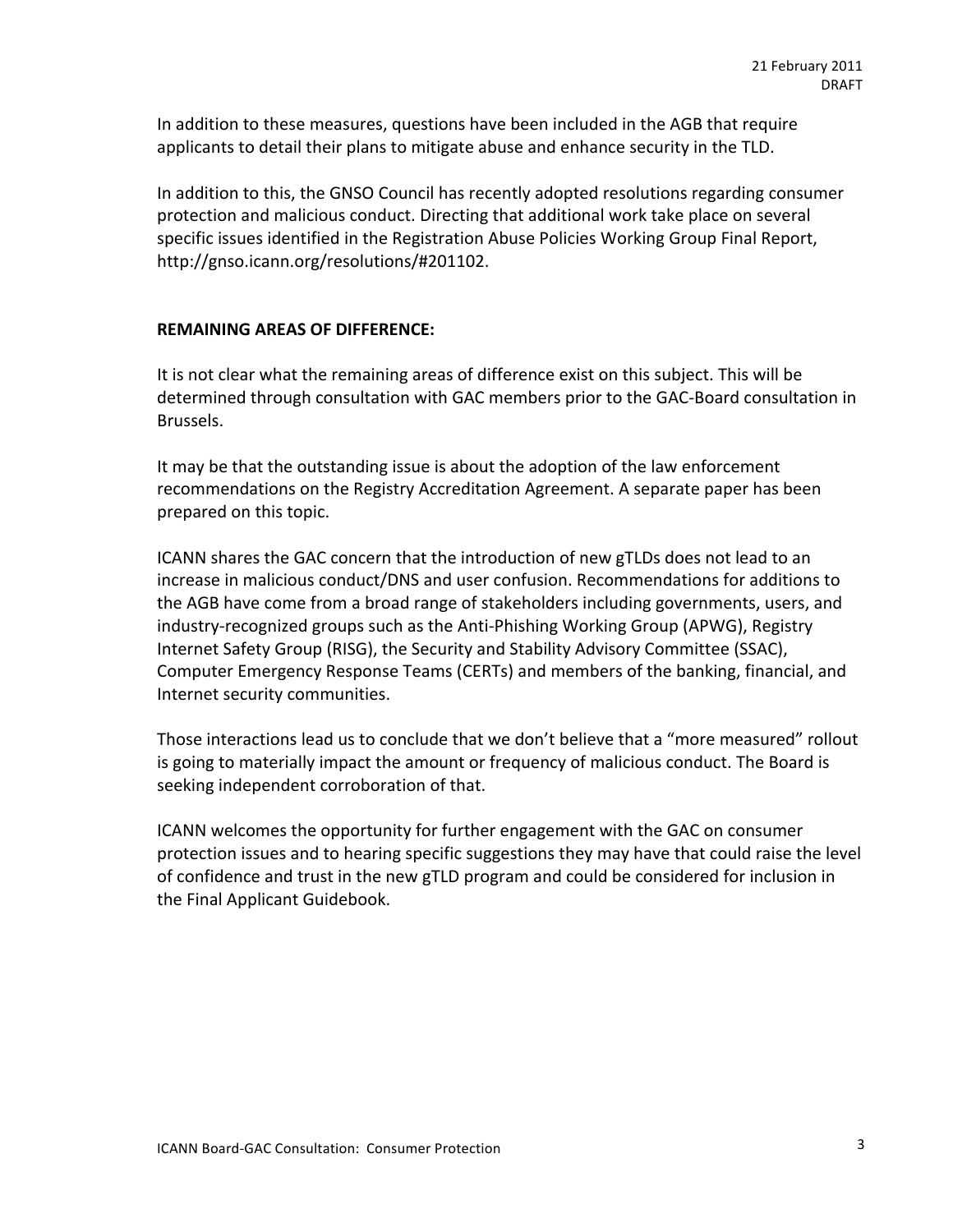### RELEVANT GUIDEBOOK SECTIONS OR OTHER PAPERS

The recently published Proposed Final Applicant Guidebook includes the following requirements:#

- background screening of registry operators for general business diligence and criminal history; and a history of cyber-squatting behavior;
- requirement for DNSSEC to enhance security and confidence in the DNS;
- prohibition of wildcarding to ensure protection of the user's Internet experience;
- requirement for thick Whois;
- documented registry level abuse contacts to facilitate rapid response;
- participation in the Expedited Registry Security Request Service that enables registries to request a contractual waiver for actions it might take or has taken to mitigate or eliminate a security incident; and,
- centralized access to zone file information to support the efforts of anti-abuse and trademark protection organizations (implementation of this work is currently under development and will be complete before the launch of new gTLDs).

In addition to contractual obligations for registry operators that are intended to promote safe and secure registry operations, applicants are required to explain how they will mitigate malicious abuse and enhance the security of their TLD. For example, AGB question 28 requires that applicants should describe the proposed policies and procedures to minimize abusive registrations and other activities that have a negative impact on Internet users. Further, applicants should include safeguards they will implement at the time of registration, policies to reduce opportunities for abusive behaviors using registered domain names in the TLD, and policies for handling complaints regarding abuse. Also, AGB question 35 asks for detailed plans on how the TLD will provide the following: security policy and procedures for the proposed registry, including for example provisioning and other measures that mitigate risks posed by denial of service attacks; plans to minimize the risk of unauthorized access to its systems or tampering with registry data; and, a description of any augmented security levels or capabilities commensurate with the nature of the applied for gTLD string.

The original Mitigating Malicious Conduct Explanatory Memorandum was published on 4 October 2009 and resulted in nine recommendations for inclusion to the Applicant Guidebook in response to public comments on this issue.

http://www.icann.org/en/topics/new-gtlds/mitigating-malicious-conduct-04oct09-en.pdf

Two updates have been provided to the community, on 31 May 2010 and 12 November 2010.#

http://www.icann.org/en/topics/new-gtlds/mitigating-malicious-conduct-memo-update-28may10-en.pdf; http://www.icann.org/en/topics/new-gtlds/explanatory-memo-mitigatingmalicious-conduct-12nov10-en.pdf.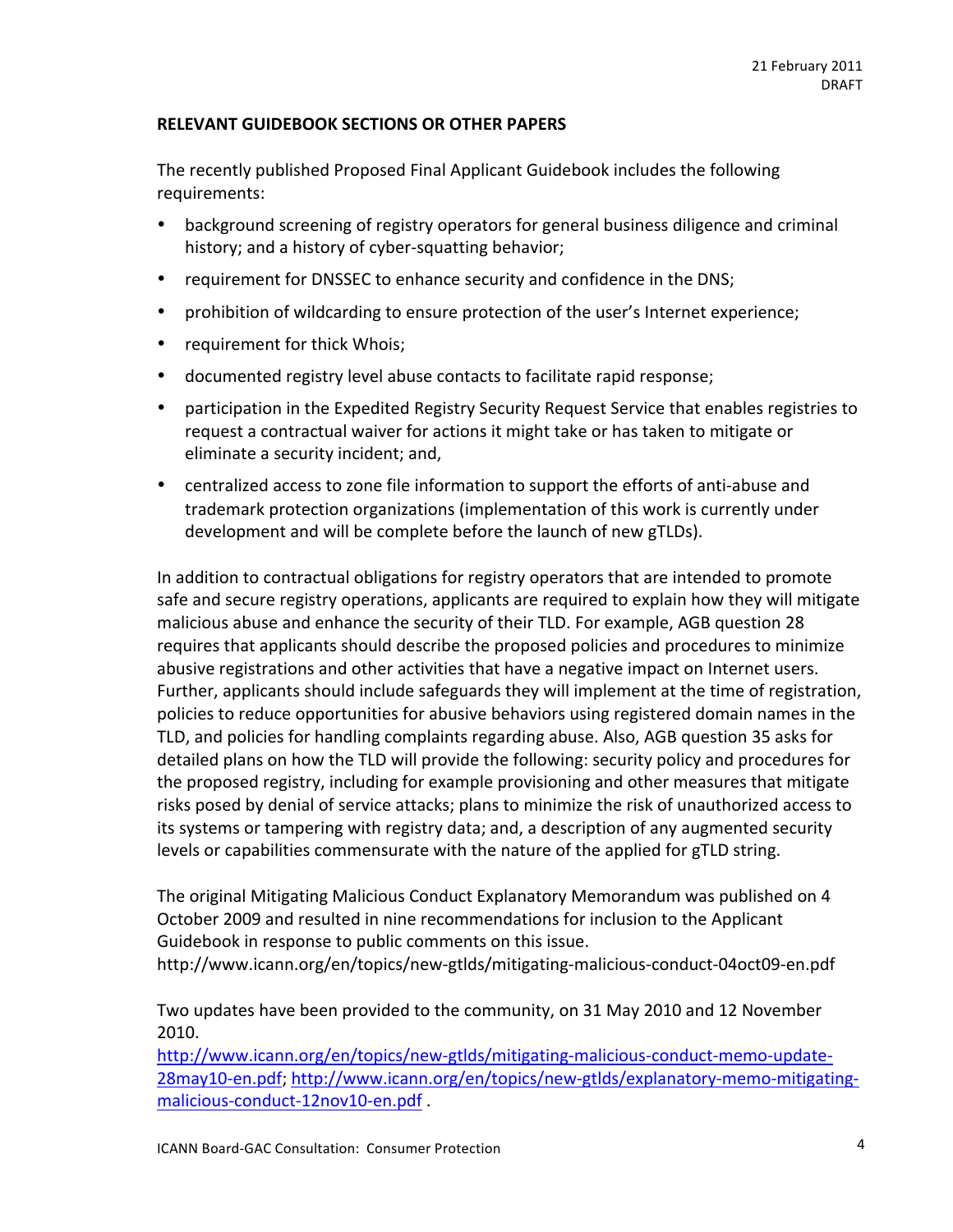# REFERENCE DOCUMENTS: PROTECTION OF RIGHTS OWNERS AND CONSUMER **PROTECTION ISSUES**

- $-$  SUMMARY OF ACTIONS TAKEN RESPONDING TO GAC AND PUBLIC COMMENTS
- **CHRONOLOGICAL LISTING OF GAC ADVICE AND COMMENTS ON NEW GTLDS AND RESPONSES PROVIDED BY ICANN AND KEY DOCUMENTS PUBLISHED ON THE TOPICS**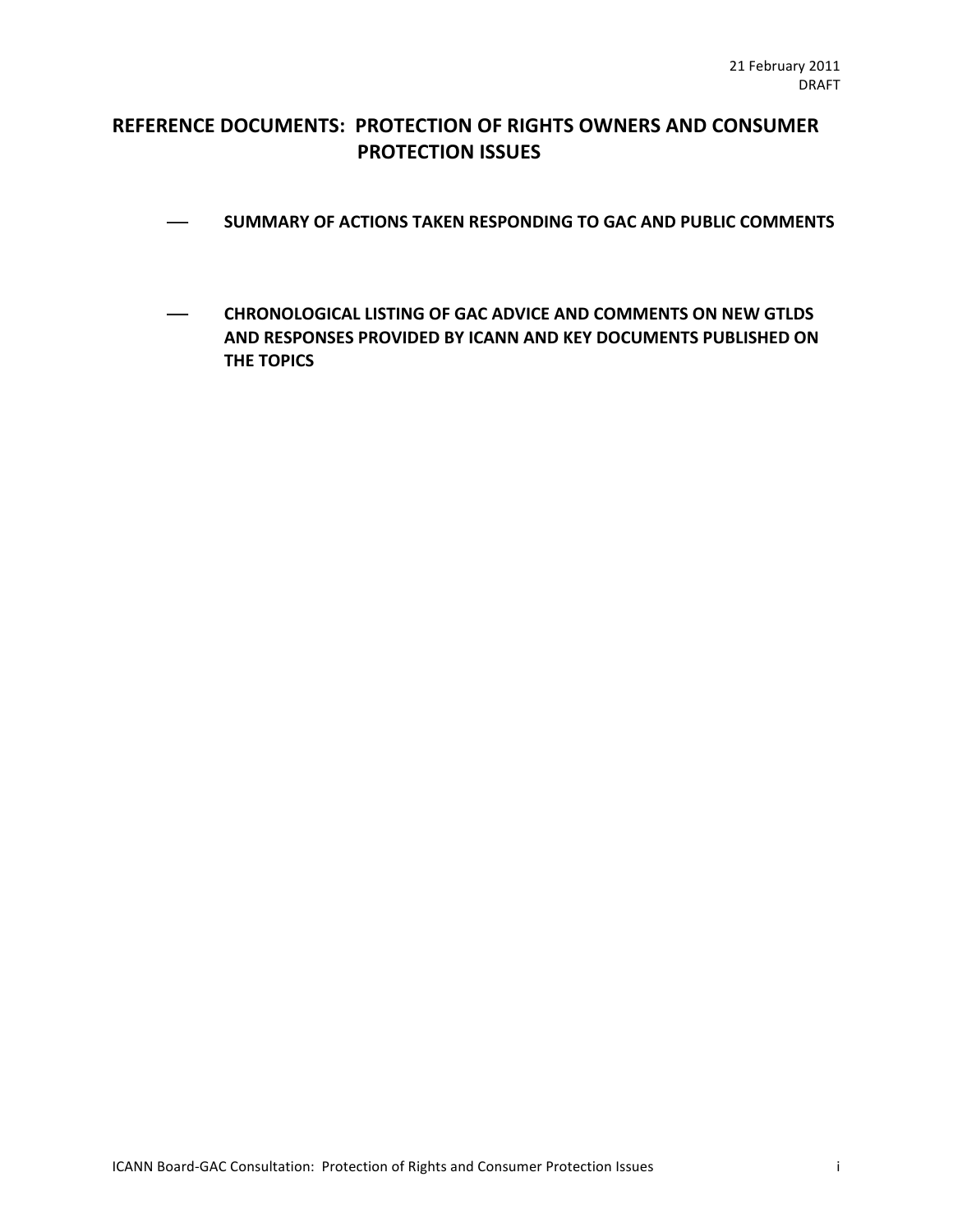### SUMMARY OF ACTIONS TAKEN RESPONDING TO GAC AND PUBLIC COMMENTS

#### **Protection of Rights Owners and Consumer Protection Issues**

- IDN guidelines and string similarity restrictions eliminate TLD strings that would be highly prone to spoofing or deceptive uses.
- The legal rights objection is in place to provide protection for the rights of third parties. Where there is a successful objection to an application based on the legal rights of others, the application is not approved.
- ICANN created an independent team that completed a proposal for measures that would mitigate the potential for malicious conduct in the new gTLD space. The team was comprised of members of the APWG, RISG, SSAC, various CERTs, and members of the banking, financial, and Internet security communities.
- Many of the measures resulting from the consultation process on mitigation of malicious conduct are integrated into the registry agreement and thus are binding on all new registry operators on a continuing basis. For example:
	- $\circ$  A prohibition on 'wildcarding' reduces the risk of DNS redirection to a malicious site.
	- $\circ$  A requirement for a designated abuse point of contact aids those seeking to address malicious conduct in a TLD.
	- $\circ$  The DNSSEC requirement reduces the risk of spoofed DNS records.
	- $\circ$  A requirement for removal of orphan glue records reduces risk of remnant records being used by a malicious actor.
	- $\circ$  A requirement to contribute to centralized zone file access requires that access credentials to obtain registry zone file data be made available through a centralized source, reducing time necessary to take corrective action within TLDs experiencing malicious activity.
- ICANN convened a team of comprised of Intellectual Property constituency members to study and recommend specific trademark protections in addition to the approach recommended in the GNSO Policy.
	- $\circ$  A Trademark Clearinghouse has been introduced to provide efficiencies for trademark holders in avoiding re-submission of rights data for each new TLD. The Guidebook was updated to require start-up services for all new gTLDs, facilitated by data from the clearinghouse.
	- $\circ$  The URS has been introduced to complement the UDRP and provide a faster, lower-cost solution where there are clear-cut cases of rights infringement. Refinements have been made to URS in light of these goals to make it a lightweight and usable process.
	- $\circ$  Post-delegation dispute resolution procedures have been introduced to address concerns about deliberately infringing activity by a new registry operator.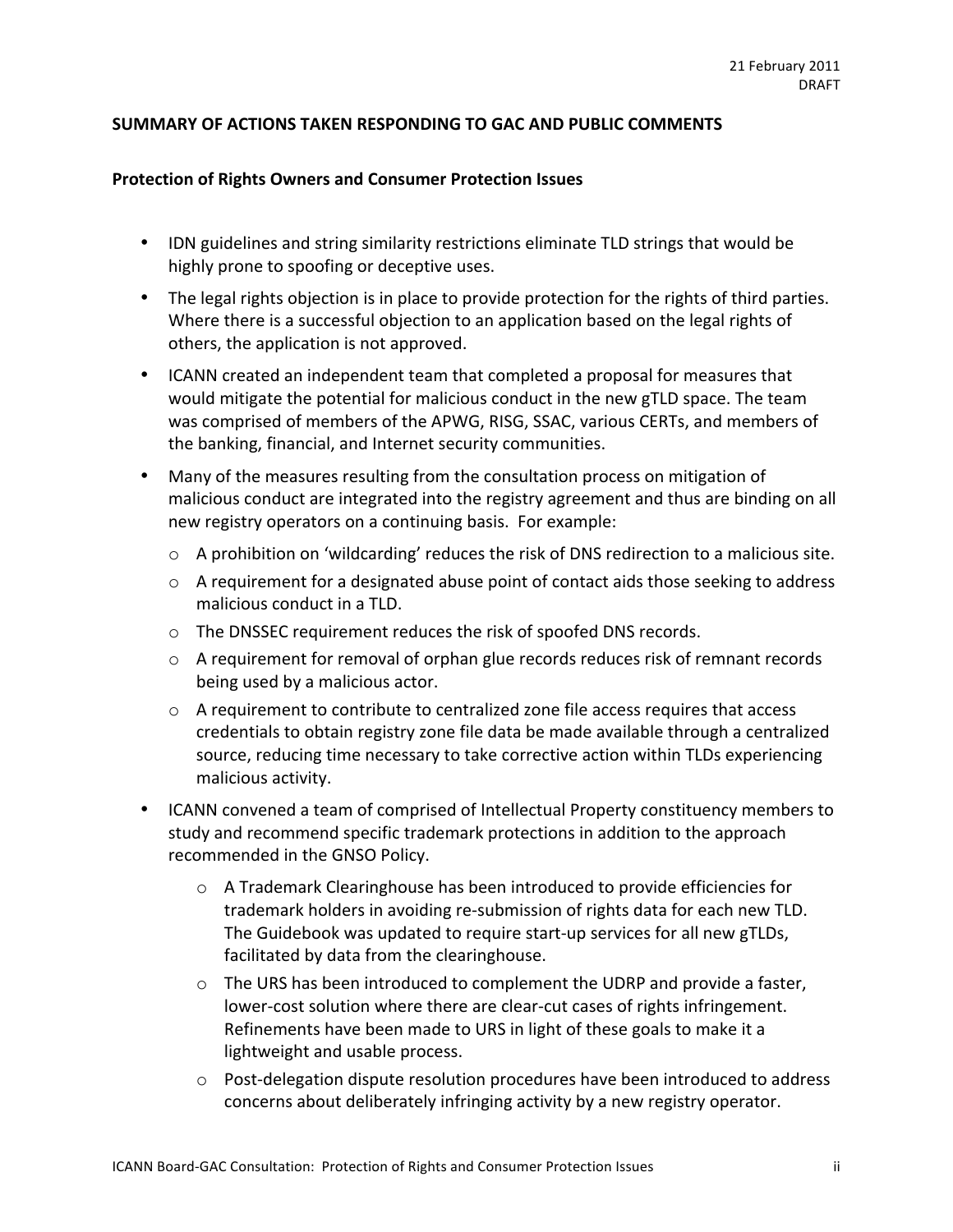• The rights protection mechanisms are designed to work as a coordinated effort which will reduce the need for many defensive registrations.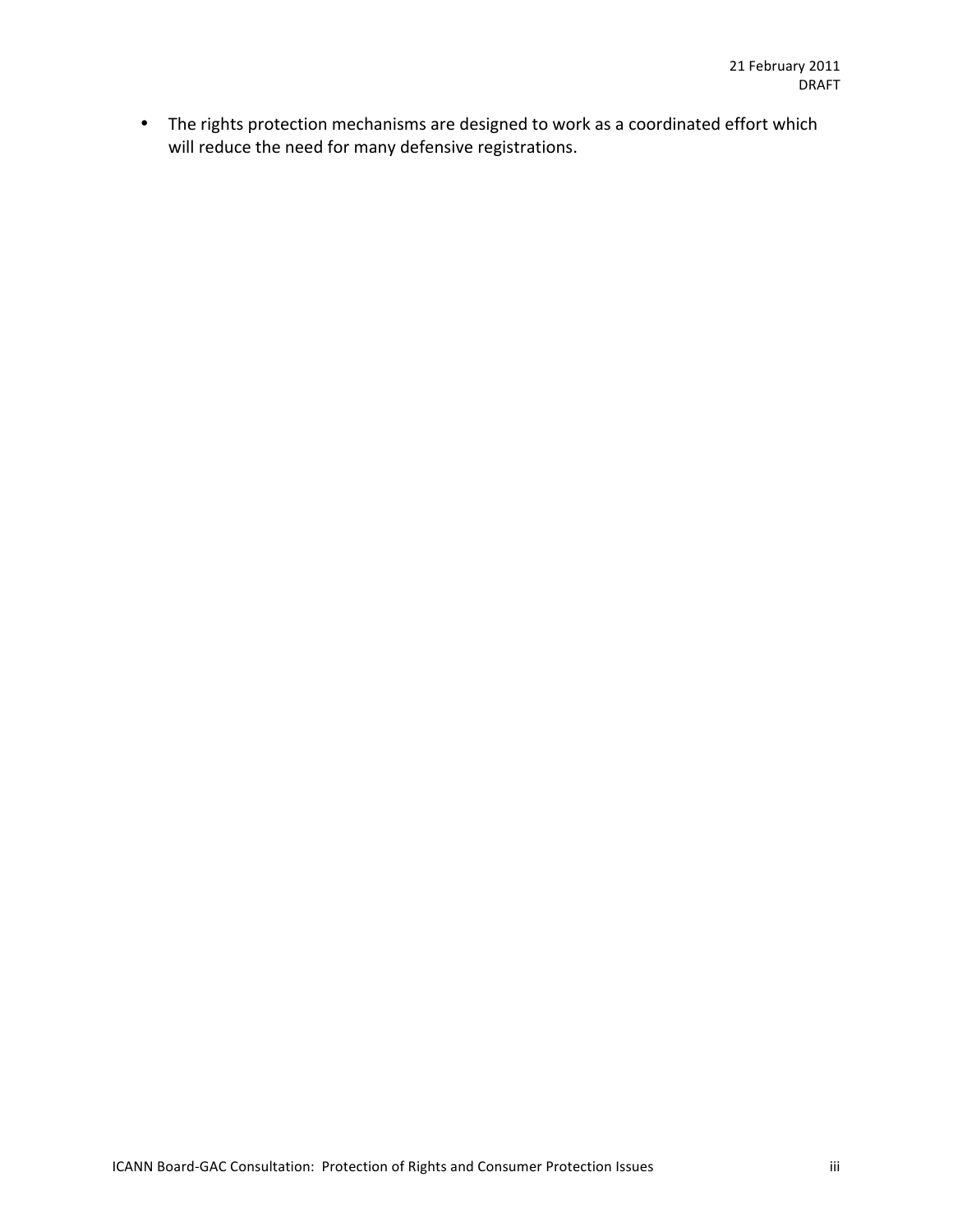# THIS TABLE PROVIDES A CHRONOLOGICAL LISTING OF GAC ADVICE AND COMMENTS ON NEW GTLDS AND RESPONSES PROVIDED BY ICANN AND KEY DOCUMENTS PUBLISHED ON THE TOPICS

# **Protection of Rights Owners and Consumer Protection Issues**

| <b>GAC Advice and Comments</b>                       |                                                                                                                                                                                                                                                                                                                                                                                                                                                                                                      | <b>ICANN Responses and key documents</b>                                                                                                                                                                                                                                                                                                                                                                                                                                                                                                                                                                                                                                                                                                                             |
|------------------------------------------------------|------------------------------------------------------------------------------------------------------------------------------------------------------------------------------------------------------------------------------------------------------------------------------------------------------------------------------------------------------------------------------------------------------------------------------------------------------------------------------------------------------|----------------------------------------------------------------------------------------------------------------------------------------------------------------------------------------------------------------------------------------------------------------------------------------------------------------------------------------------------------------------------------------------------------------------------------------------------------------------------------------------------------------------------------------------------------------------------------------------------------------------------------------------------------------------------------------------------------------------------------------------------------------------|
| 2.3<br>2.9                                           | 27 March 2007: GAC Principles regarding new gTLDs<br>The process for introducing new gTLDs must make proper allowance for<br>prior third party rights, in particular trademark rights as well as rights in<br>the names and acronyms of inter-governmental organizations (IGOs).<br>Applicants should identify how they will limit the need for defensive<br>registrations and minimise cyber-squatting that can result from bad-faith<br>registrations and other abuses of the registration system. | <b>ICANN Mapping of GNSO Policy Recommendations</b><br>2.3) is addressed by the GNSO Recommendation 3; "Strings must not infringe the<br>existing legal rights of others that are recognized or enforceable under generally<br>accepted and internationally recognized principles of law." The Recommendation<br>establishes a ground for objections from third parties to strings proposed by<br>applicants. It is foreseen in the implementation planning that such objections will<br>be handled by a dispute resolution service provider outside of ICANN.<br>2.9) is addressed by the GNSO Recommendation 16: "Registries must apply<br>existing Consensus Policies and adopt new Consensus Policies as they are                                                |
|                                                      |                                                                                                                                                                                                                                                                                                                                                                                                                                                                                                      | approved." This implies that all new gTLDs would be bound by the UDRP that<br>affords protection to intellectual property right-holders regarding second level<br>domain names. The GNSO PRO (Protection of the Rights of Others) WG also<br>elaborated recommendations regarding Rights Protection Mechanisms as follows:<br>- PRO recommendation 3: "That the Legal Rights on which a party bases its<br>participation and seeks to protect in a RPM should be subject to actual<br>authentication, at least if the authenticity of such rights is challenged."<br>- PRO recommendation 4: "That if a new gTLD elects to use a Sunrise Process as its<br>RPM, it should restrict eligible Legal Rights in such a manner as to discourage<br>abusive registration." |
|                                                      |                                                                                                                                                                                                                                                                                                                                                                                                                                                                                                      | - PRO recommendation 5: "That regardless of other authentication of Legal Rights,<br>all new gTLDs should institute measures to deter abuse of the RPMs and clearly<br>false submissions."<br>From an implementation perspective, corresponding requirements will be stated in<br>a base contract for new gTLD registries, available to applicants beforehand.                                                                                                                                                                                                                                                                                                                                                                                                       |
| 10 March 2009: Comments on V1 of Applicant Guidebook |                                                                                                                                                                                                                                                                                                                                                                                                                                                                                                      | 24 October 2008: Applicant Guidebook Version 1                                                                                                                                                                                                                                                                                                                                                                                                                                                                                                                                                                                                                                                                                                                       |
|                                                      | The GAC shares the concerns of business stakeholders about a range of<br>overarching issues relating to overall costs to business. In particular efforts should                                                                                                                                                                                                                                                                                                                                      | http://www.icann.org/en/topics/new-gtlds/draft-rfp-24oct08-en.pdf                                                                                                                                                                                                                                                                                                                                                                                                                                                                                                                                                                                                                                                                                                    |
|                                                      | be made to help limit the need for defensive registrations in the new gTLDs.                                                                                                                                                                                                                                                                                                                                                                                                                         | 22 October 2008: Explanatory Memo-Protecting Rights of Others in New gTLDs<br>http://www.icann.org/en/topics/new-gtlds/protection-rights-22oct08-en.pdf                                                                                                                                                                                                                                                                                                                                                                                                                                                                                                                                                                                                              |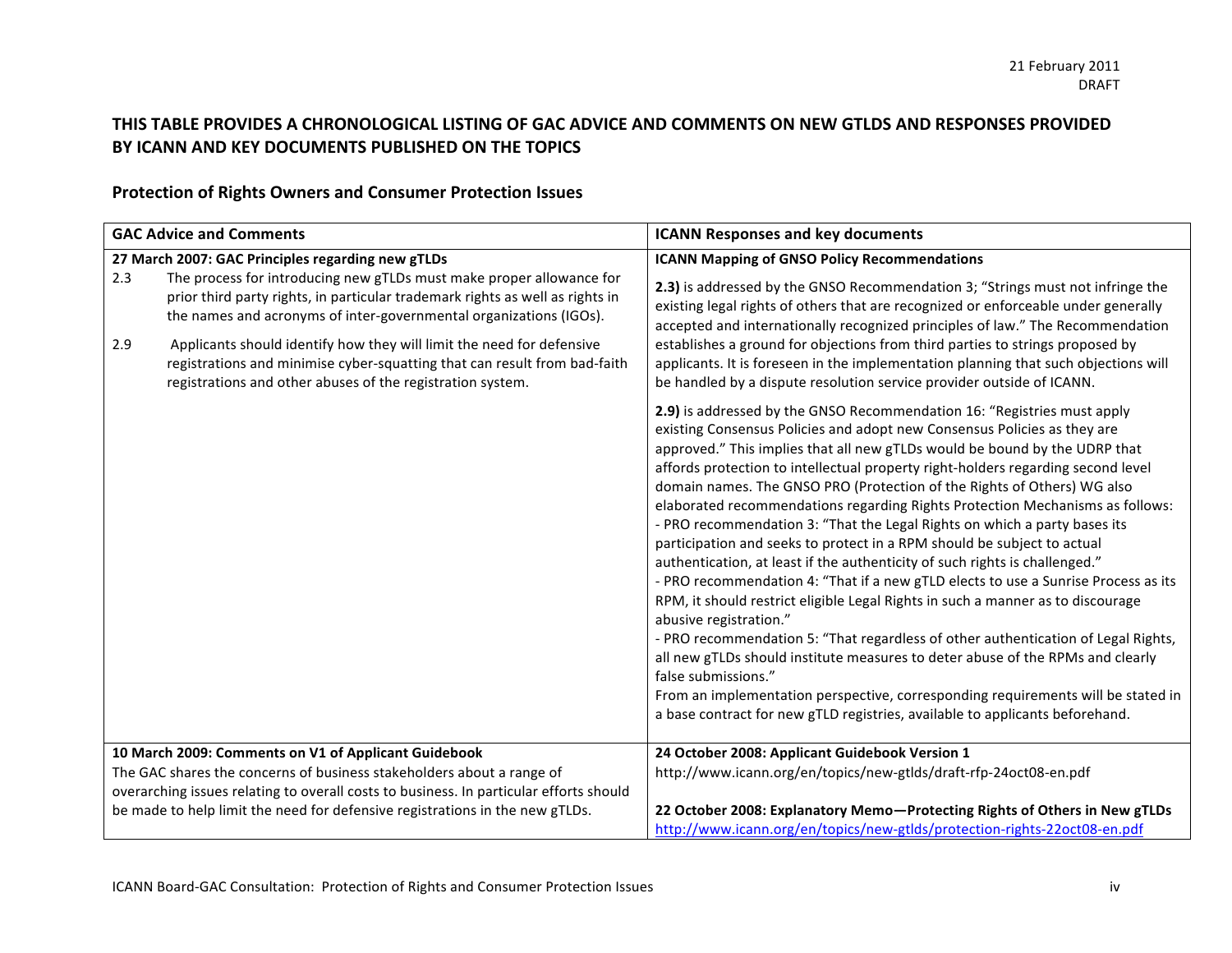| This includes ensuring that registries provide appropriate mechanisms to prevent                                                                                                                                                                                                                                                                                                                                                                                                                                             | 18 February 2009, version 1 Public Comments Analysis Report                                                                                                                                                                                                                                  |
|------------------------------------------------------------------------------------------------------------------------------------------------------------------------------------------------------------------------------------------------------------------------------------------------------------------------------------------------------------------------------------------------------------------------------------------------------------------------------------------------------------------------------|----------------------------------------------------------------------------------------------------------------------------------------------------------------------------------------------------------------------------------------------------------------------------------------------|
| fraudulent registrations. The GAC believes it is important to gain a clear                                                                                                                                                                                                                                                                                                                                                                                                                                                   | http://www.icann.org/en/topics/new-gtlds/agv1-analysis-public-comments-                                                                                                                                                                                                                      |
| understanding of the views of the business community on those issues.                                                                                                                                                                                                                                                                                                                                                                                                                                                        | 18feb09-en.pdf                                                                                                                                                                                                                                                                               |
| 24 June 2009: Communiqué Sydney<br>The GAC discussed the Draft Applicant Guidebook version 2 and feels that it does<br>not yet respond to all the concerns that governments have. The GAC notes that<br>considerable work is underway seeking to address several critical yet outstanding<br>issues but the GAC remains concerned about a number of important issues:<br>- The need for more effective protection for intellectual property rights;<br>- The lack of analysis of the risk of end user confusion and/or harm; |                                                                                                                                                                                                                                                                                              |
|                                                                                                                                                                                                                                                                                                                                                                                                                                                                                                                              | 18 February 2009: Applicant Guidebook Version 2<br>http://www.icann.org/en/topics/new-gtlds/draft-rfp-clean-18feb09-en.pdf<br>31 May 2009, Summary and analysis of public comments on version 2<br>http://www.icann.org/en/topics/new-gtlds/agv2-analysis-public-comments-<br>31may09-en.pdf |
| 18 August 2009: Comments on V2 of Applicant Guidebook                                                                                                                                                                                                                                                                                                                                                                                                                                                                        | 22 September 2009: Reply from ICANN Chairman                                                                                                                                                                                                                                                 |
| It will prove likely that the average Internet user will place greater emphasis on                                                                                                                                                                                                                                                                                                                                                                                                                                           | http://www.icann.org/en/correspondence/dengate-thrush-to-karklins-22sep09-                                                                                                                                                                                                                   |
| retaining the ease of navigation around the existing DNS. The DAG2 does not                                                                                                                                                                                                                                                                                                                                                                                                                                                  | en.pdf                                                                                                                                                                                                                                                                                       |
| specifically address the issue of how the new gTLDs will integrate with the existing                                                                                                                                                                                                                                                                                                                                                                                                                                         | There are several areas of the Draft Applicant Guidebook that address issues of                                                                                                                                                                                                              |
| gTLDs. The GAC believes therefore that there is a need for more studies to be                                                                                                                                                                                                                                                                                                                                                                                                                                                | potential confusion. One GNSO policy recommendation states that new gTLD                                                                                                                                                                                                                     |
| commissioned which assess the impacts of a radically changed new gTLD regime                                                                                                                                                                                                                                                                                                                                                                                                                                                 | strings must not be confusingly similar to an existing top-level domain. This                                                                                                                                                                                                                |
| on end users. Such studies should focus in particular on the extent to which the                                                                                                                                                                                                                                                                                                                                                                                                                                             | recommendation is implemented through the work of the string evaluation panel                                                                                                                                                                                                                |
| expected proliferation of domains may cause confusion or may exacerbate the                                                                                                                                                                                                                                                                                                                                                                                                                                                  | that will compare each applied for string against every other string, existing and                                                                                                                                                                                                           |
| harms from the malicious conduct and criminal activity that consumers experience                                                                                                                                                                                                                                                                                                                                                                                                                                             | applied for, to determine if a likelihood of user confusion if both strings are                                                                                                                                                                                                              |
| in the current marketplace, or whether a more measured rollout would be more                                                                                                                                                                                                                                                                                                                                                                                                                                                 | delegated in the root zone. Their work will be abetted a string similarity algorithm,                                                                                                                                                                                                        |
| beneficial and cause less consumer confusion. The GAC wishes to emphasize the                                                                                                                                                                                                                                                                                                                                                                                                                                                | developed specifically for the new gTLD evaluation process at considerable                                                                                                                                                                                                                   |
| point that such fact finding studies as these should have been conducted prior to                                                                                                                                                                                                                                                                                                                                                                                                                                            | expense. The algorithm, while not dispositive, will provide evidence of the degree                                                                                                                                                                                                           |
| the decision to introduce new gTLDs.                                                                                                                                                                                                                                                                                                                                                                                                                                                                                         | of similarity.                                                                                                                                                                                                                                                                               |
| ICANN should address the very low level of awareness of the proposed gTLD round                                                                                                                                                                                                                                                                                                                                                                                                                                              | In addition to this evaluation, parties with 'standing' may object to an applied for                                                                                                                                                                                                         |
| amongst the business community, in particular amongst small and medium sized                                                                                                                                                                                                                                                                                                                                                                                                                                                 | string as being so similar to an existing, or an applied for string, that user confusion                                                                                                                                                                                                     |
| businesses, outside the Internet industry and the existing registry and registrar                                                                                                                                                                                                                                                                                                                                                                                                                                            | will likely result. The confusion may result from visual, oral or semantic similarity.                                                                                                                                                                                                       |
| communities. The GAC recommends that ICANN more actively promote the                                                                                                                                                                                                                                                                                                                                                                                                                                                         | Another policy recommendation states that strings must not infringe the existing                                                                                                                                                                                                             |
| opportunity for business in the period prior to the launch of the first and                                                                                                                                                                                                                                                                                                                                                                                                                                                  | legal rights of others. ICANN has made a significant investment to develop rights                                                                                                                                                                                                            |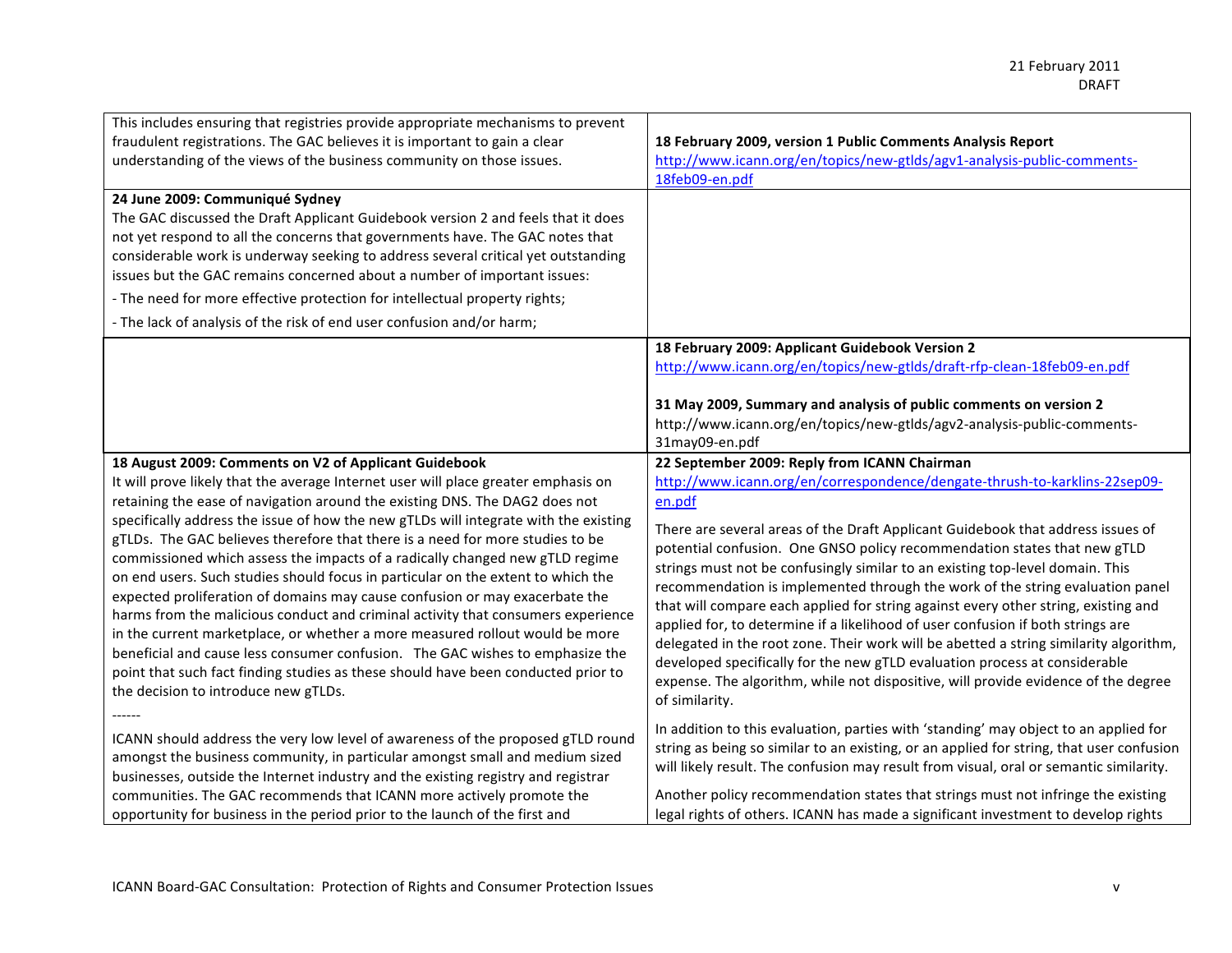| subsequent gTLD rounds. | protection mechanisms (including the formation of an advisory panel, the<br>Implementation Recommendation Team) so that user confusion does not result in<br>the misappropriation of trademarks. These potential mechanisms include the<br>establishment of a Trademark Clearinghouse, rapid takedown procedure, a<br>requirement for thick Whois data maintenance, and a post-delegation dispute<br>mechanism. Consideration of these proposed mechanisms is now ongoing.                                                                                                                                                                                                                                                                                                      |
|-------------------------|---------------------------------------------------------------------------------------------------------------------------------------------------------------------------------------------------------------------------------------------------------------------------------------------------------------------------------------------------------------------------------------------------------------------------------------------------------------------------------------------------------------------------------------------------------------------------------------------------------------------------------------------------------------------------------------------------------------------------------------------------------------------------------|
|                         | In addition to these new rights protection mechanisms, the Guidebook has always<br>provided for an objection process where rights holders can object to applied for<br>strings considered to violate their rights. Any rights holder has standing to object<br>and these procedures and standards are well defined in the Guidebook.                                                                                                                                                                                                                                                                                                                                                                                                                                            |
|                         | Considerable study has been undertaken (both before and after the publication of<br>the first Guidebook) to determine and mitigate the potential for end user<br>confusion. Input to this study was received from a number of stakeholders on<br>possible costs and risks associated with the introduction of new gTLDs, notably<br>Anti Phishing Working Group (APWG), Registry Internet Safety Group (RISG), the<br>Security and Stability Advisory Committee (SSAC), Computer Emergency Response<br>Teams (CERTs) and members of the banking, financial, and Internet security<br>communities. Studies by the APWG and RISG were published. ICANN also<br>consulted with firms that advise national trademark offices to best understand<br>how to address confusion issues. |
|                         | Certain trademark owner input comment indicates that new TLDs will enable<br>brand owners to establish user awareness about their TLD labels and that new<br>TLDs will increase the use of search engines, rather than typing trial addresses in<br>address bars thereby reducing the number of typos and resulting in fewer<br>successful cybersquatting instances and phishing attacks.                                                                                                                                                                                                                                                                                                                                                                                       |
|                         | It is acknowledged that some significant level of user confusion with domain<br>names clearly exists at present, for example, the use of lookalike and similar<br>domains are currently a significant factor in both phishing and fraud. ICANN views<br>the introduction of new gTLDs as an opportunity to reduce this confusion by<br>allowing e-commerce entities, as well as others, to operate their sites from a<br>unique domain space which matches its brand and which is under their control. If,<br>for example, authentic paypal sites ended only in .paypal - potentially the current<br>risk of fraud or phishing using labels such as pay.pal.com or paypa1.com or<br>paypal.com.us would be reduced.                                                             |
|                         | Steps taken to mitigate malicious conduct will continue. ICANN will explore the                                                                                                                                                                                                                                                                                                                                                                                                                                                                                                                                                                                                                                                                                                 |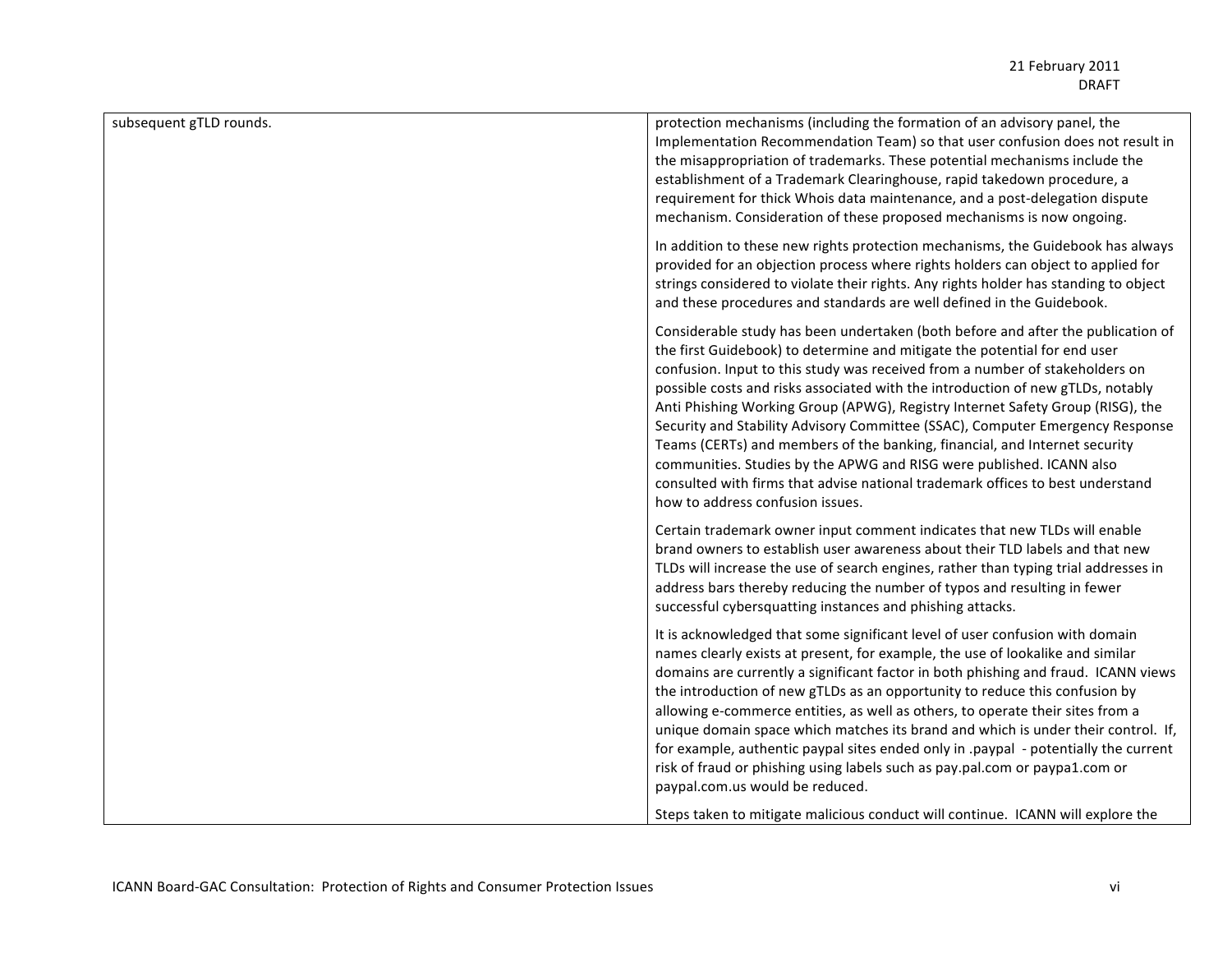|                                                                                                                                                                                                                                                                                                             | formation of a working group combining members within the security industry and<br>ICANN community to help develop and assess solutions and specific<br>implementations of proposed mitigation measures.                                                                                                                                                                                                                                                                                                                                                          |
|-------------------------------------------------------------------------------------------------------------------------------------------------------------------------------------------------------------------------------------------------------------------------------------------------------------|-------------------------------------------------------------------------------------------------------------------------------------------------------------------------------------------------------------------------------------------------------------------------------------------------------------------------------------------------------------------------------------------------------------------------------------------------------------------------------------------------------------------------------------------------------------------|
|                                                                                                                                                                                                                                                                                                             | As you are aware, ICANN has recently undertaken a number of outreach activities<br>in New York, London, Hong Kong and Abu Dhabi. While the primary focus of these<br>events was to discuss the work of the rights protection mechanisms, it was also an<br>opportunity to inform a broader audience about ICANN and the introduction of<br>new gTLDs. Further events are being planned for Latin America for later in the<br>year. ICANN's Global Partnerships team has provided information at various<br>events they have attended in their respective regions. |
|                                                                                                                                                                                                                                                                                                             | A comprehensive communications strategy has been developed that will be<br>published as part of the implementation plan for new gTLDs, and ICANN would<br>welcome assistance from GAC members in identifying avenues and options for<br>outreach in their respective countries. A significant amount has been expended on<br>this effort to date and the go-forward budget, leading to the delegation of new<br>gTLDs is approximately \$2.7 million dollars.                                                                                                     |
| 28 October 2009: Communiqué Seoul<br>Following discussions in Seoul however, both between GAC members and with<br>other stakeholders, the GAC feels that many of its concerns remain outstanding,<br>related in particular to:<br>- the need for more effective protection of intellectual property rights; |                                                                                                                                                                                                                                                                                                                                                                                                                                                                                                                                                                   |
|                                                                                                                                                                                                                                                                                                             | 4 October 2009: Applicant Guidebook Version 3<br>http://www.icann.org/en/topics/new-gtlds/draft-rfp-clean-04oct09-en.pdf                                                                                                                                                                                                                                                                                                                                                                                                                                          |
|                                                                                                                                                                                                                                                                                                             | 4 October 2009: Explanatory Memo-Mitigating Malicious Conduct<br>http://www.icann.org/en/topics/new-gtlds/mitigating-malicious-conduct-04oct09-<br>en.pdf<br>15 February 2010, Summary and analysis comments version 3<br>http://www.icann.org/en/topics/new-gtlds/summary-analysis-agv3-15feb10-<br>en.pdf                                                                                                                                                                                                                                                       |
| 10 March 2010: Comments on V3 of Applicant Guidebook<br>More action must be taken to ensure that the introduction of new gTLDs does not<br>lead to a concomitant increase in malicious conduct and abuse of the DNS.                                                                                        | 5 August 2010: Reply from ICANN Chairman<br>http://www.icann.org/en/correspondence/dengate-thrush-to-dryden-05aug10-<br>en.pdf                                                                                                                                                                                                                                                                                                                                                                                                                                    |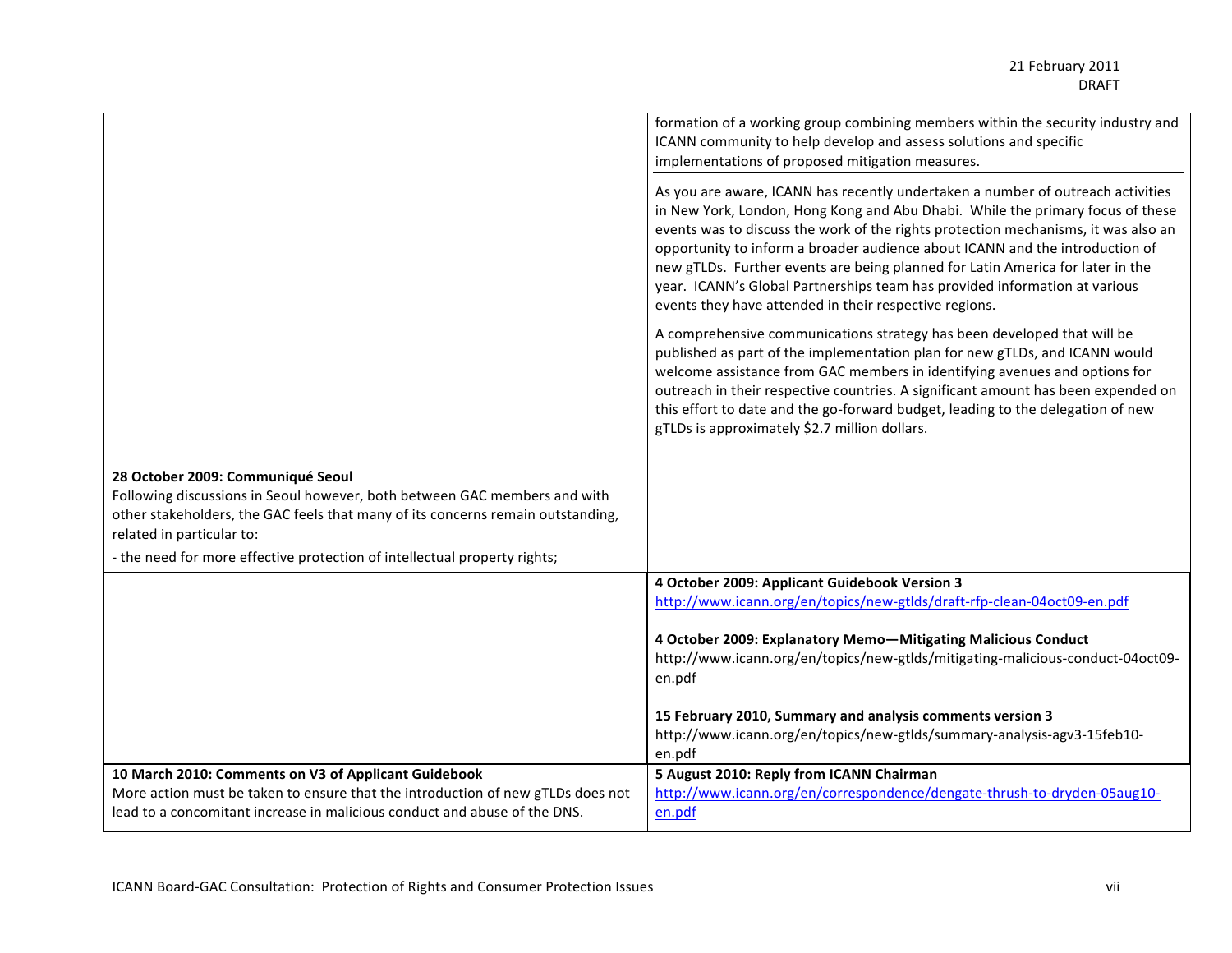| Improvements in ICANN's post-delegation monitoring and enforcement of the<br>commitments made by delegated operator registries and registrars are warranted.<br>It is important to ensure that intellectual property rights are properly respected in<br>the new gTLD space consistent with national and international law and standards.<br>The GAC expects that the proposed Trademark Clearing House should be made<br>available to all trademark owners, irrespective of the legal regime they operate<br>under, and that an effective and sustainable Uniform Rapid Suspension (URS), with<br>appropriate remedies, and a Post Delegation Dispute Resolution Policy are<br>established to ensure appropriate trade mark protection. While these initiatives<br>are broadly welcomed therefore in serving to help address the concerns of brand<br>owners, the GAC believes that they require further refining. In particular,<br>"substantive examination" should be re-defined so that registrations examined on<br>"absolute grounds" are included in order to ensure broader availability of the URS. | Some have made the case that the introduction of new gTLDs will result in an<br>increase in malicious conduct. While this has not been quantitatively<br>demonstrated, significant steps have been taken to ensure that malicious conduct<br>is mitigated in the new environment of new gTLDs through the introduction of<br>several protections.<br>These protections, described below, were the result of a study undertaken of<br>malicious conduct as it related to the new gTLD space. During the study, ICANN<br>staff solicited and received comments from multiple outside sources, including<br>Intellectual Property Constituency (IPC), Registry Internet Safety Group (RISG), the<br>Security and Stability Advisory Committee (SSAC), Computer Emergency Response<br>Teams (CERTs) and members of the banking/financial, and Internet security<br>communities. As a result of this work, nine measures were recommended to<br>increase the benefits to overall security and stability for registrants and trust by all<br>users of these new gTLD zones, and each of these requirements will be |
|---------------------------------------------------------------------------------------------------------------------------------------------------------------------------------------------------------------------------------------------------------------------------------------------------------------------------------------------------------------------------------------------------------------------------------------------------------------------------------------------------------------------------------------------------------------------------------------------------------------------------------------------------------------------------------------------------------------------------------------------------------------------------------------------------------------------------------------------------------------------------------------------------------------------------------------------------------------------------------------------------------------------------------------------------------------------------------------------------------------|--------------------------------------------------------------------------------------------------------------------------------------------------------------------------------------------------------------------------------------------------------------------------------------------------------------------------------------------------------------------------------------------------------------------------------------------------------------------------------------------------------------------------------------------------------------------------------------------------------------------------------------------------------------------------------------------------------------------------------------------------------------------------------------------------------------------------------------------------------------------------------------------------------------------------------------------------------------------------------------------------------------------------------------------------------------------------------------------------------------|
|                                                                                                                                                                                                                                                                                                                                                                                                                                                                                                                                                                                                                                                                                                                                                                                                                                                                                                                                                                                                                                                                                                               | implemented in the program:<br>$\bullet$<br>Vetted registry operators (background checks)<br>Demonstrated plan for DNSSEC deployment<br>$\bullet$<br>Prohibition of DNS redirection or "wildcarding"<br>$\bullet$<br>Removal of orphan glue records to eliminate a tool of spammers and<br>$\bullet$<br>others<br>Maintenance of thick WHOIS records<br>$\bullet$<br>Centralized method of zone-file access<br>$\bullet$<br>Documented registry abuse contacts and procedures<br>$\bullet$<br>Participation in an expedited registry security request process.<br>$\bullet$<br>These are the recommendations of the experts in this area when asked the same<br>question that was posed by the GAC. More detailed information about these<br>recommendations is available in the Mitigating Malicious Conduct explanatory<br>memorandum, available at: http://www.icann.org/en/topics/new-gtlds/mitigating-<br>malicious-conduct-memo-update-28may10-en.pdf.                                                                                                                                                 |
|                                                                                                                                                                                                                                                                                                                                                                                                                                                                                                                                                                                                                                                                                                                                                                                                                                                                                                                                                                                                                                                                                                               | 28 May 2010: Applicant Guidebook Version 4<br>http://www.icann.org/en/topics/new-gtlds/draft-rfp-clean-28may10-en.pdf                                                                                                                                                                                                                                                                                                                                                                                                                                                                                                                                                                                                                                                                                                                                                                                                                                                                                                                                                                                        |
|                                                                                                                                                                                                                                                                                                                                                                                                                                                                                                                                                                                                                                                                                                                                                                                                                                                                                                                                                                                                                                                                                                               | 12 November 2010: Summary and analysis of comments version 4<br>http://www.icann.org/en/topics/new-gtlds/summary-analysis-agv4-12nov10-<br>en.pdf                                                                                                                                                                                                                                                                                                                                                                                                                                                                                                                                                                                                                                                                                                                                                                                                                                                                                                                                                            |
| 23 September 2010: Comments on V4 of Applicant Guidebook                                                                                                                                                                                                                                                                                                                                                                                                                                                                                                                                                                                                                                                                                                                                                                                                                                                                                                                                                                                                                                                      | 23 November 2010: Reply from ICANN Chairman                                                                                                                                                                                                                                                                                                                                                                                                                                                                                                                                                                                                                                                                                                                                                                                                                                                                                                                                                                                                                                                                  |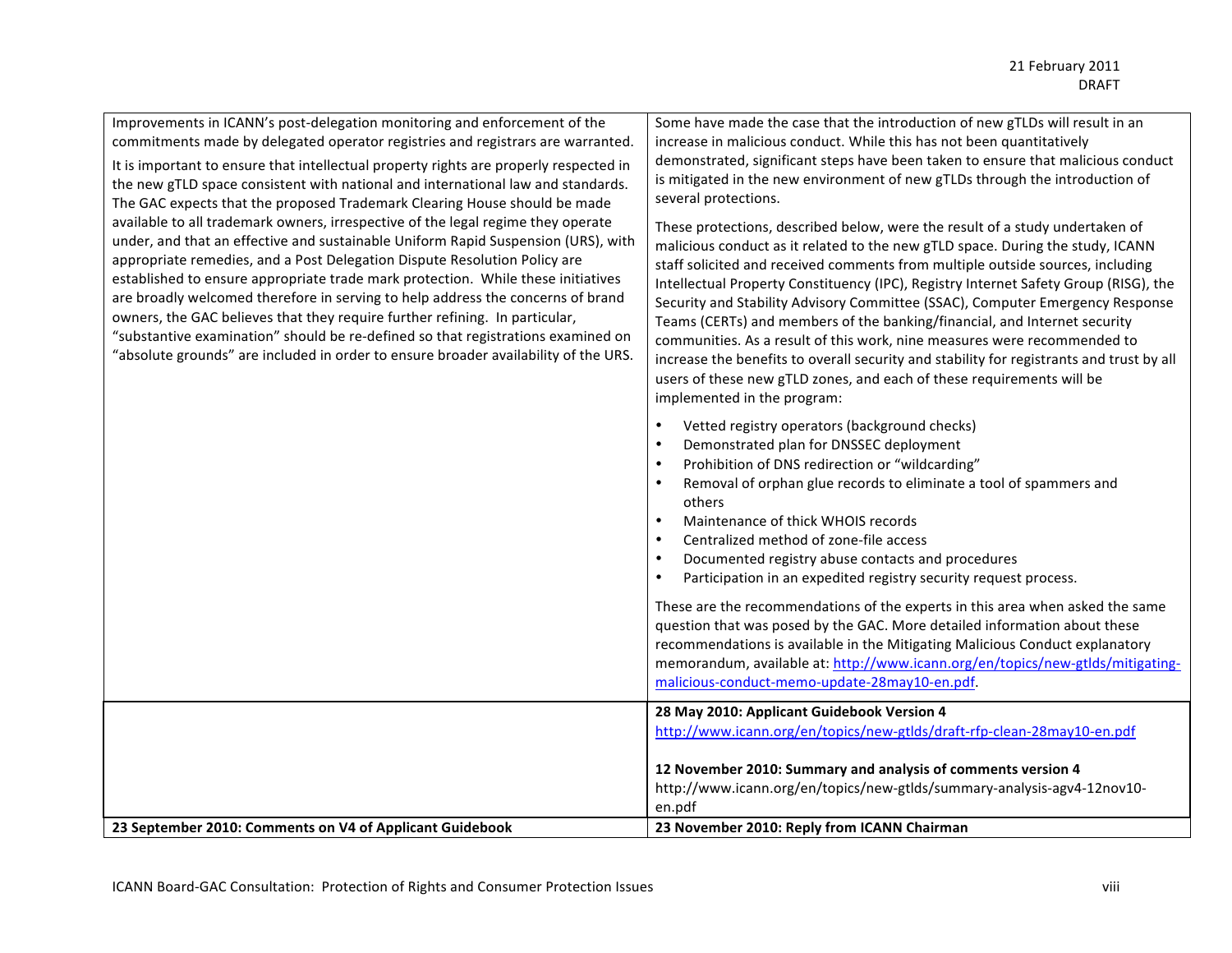The GAC notes with great concern that brand-owners continue to be faced with substantial and often prohibitive defensive registration costs which constitute a negative impact on their business planning and budgeting over which they have no control. Consultations by individual GAC members with business stakeholders underline how this issue remains a fundamental downside to the expansion of the gTLD space, far outweighing any perception of opportunities for innovation and customer-orientated benefits from the creation of corporate brand TLDs. In the current financial and economic climate, these consultations reveal that many individual businesses (including small and medium-sized enterprises) and media entities – some with large families of brands - find themselves without a sound business case to justify high levels of expenditure on large numbers of domain name registrations, most of which they are unlikely ever to use. Many of those that do decide to commit valuable financial resources for acquiring such defensive registrations will need to take some difficult decisions as to how to prioritize their efforts to avoid as much abuse of their trademarks as possible, in the knowledge that they will not be able to prevent all the potential abuse of their brands that the new gTLD round will facilitate.

This problem is exacerbated by lack of awareness: a recent survey carried out by 'World Trademark Review' showed that over 50% of respondents did not understand the implications for them of the gTLD programme.

The GAC remains of the view, therefore, that more concerted attention needs to be paid by ICANN to mitigate the costs to brandowners of new gTLDs arising from the need to acquire defensive registrations. The GAC urges ICANN therefore to reach out more effectively to the business community to set out both the opportunities for corporate business and the cost implications for brandowners of the expansion of the gTLD space.

The GAC notes the efforts to enhance through *process* the protection of rights owners as recounted in your letter of 5 August and developed in version 4 of the DAG.

In particular, the GAC welcomes the expansion of the Trademark Clearing House to allow all nationally registered trademarks including those not substantially reviewed. However, the GAC shares the views of the World Intellectual Property Organisation (WIPO) that ICANN should ensure that the Trademark Clearing House operates on non-discriminatory terms and does not impose a validation fee depending on the source of the trademark. The GAC also recommends that the match criteria for searches be extended to include results that combine a trademark and a generic term (e.g. "Kodakcameras").

#### http://www.icann.org/en/correspondence/dengate-thrush-to-dryden-23nov10en.pdf

The Board understands the concerns expressed by the GAC regarding the potential costs of defensive registrations, and notes that the community spent a significant amount of time considering this issue, notably through the Implementation Recommendation Team and the Special Trademark Issues Working Group. The Board considered the many recommendations and supports the resulting protections now outlined in the Applicant Guidebook. These include:

- The requirement for all new registries to offer a Trademark Claims service or a sunrise period at launch.
- The establishment of a Trademark Clearinghouse as a central repository for rights information, creating efficiencies for TM holders, registries, and registrars.
- The existing Uniform Domain Name Dispute Resolution Policy (UDRP) continues to be available where complainant seeks transfer of names. Compliance with UDRP decisions is required in all new, as well as existing, gTLDs.
- Implementation of a Uniform Rapid Suspension (URS) system that provides a streamlined, lower-cost mechanism to suspend infringing names.
- The requirement for all new gTLD operators to provide access to "thick" Whois data. This access to registration data aids those seeking responsible parties as part of rights enforcement activities.
- The availability of a post-delegation dispute resolution mechanism that allows rights holders to address infringing activity by the registry operator that may be taking place after delegation.

Each of these is intended to provide a path other than defensive registration for trademark holders.

The application process itself, based on the policy advice, contains an objectionbased procedure by which a rights holder may allege infringement by the TLD applicant. A successful legal rights objection prevents the new gTLD application from moving forward: a string is not delegated if an objector can demonstrate that it infringes their rights.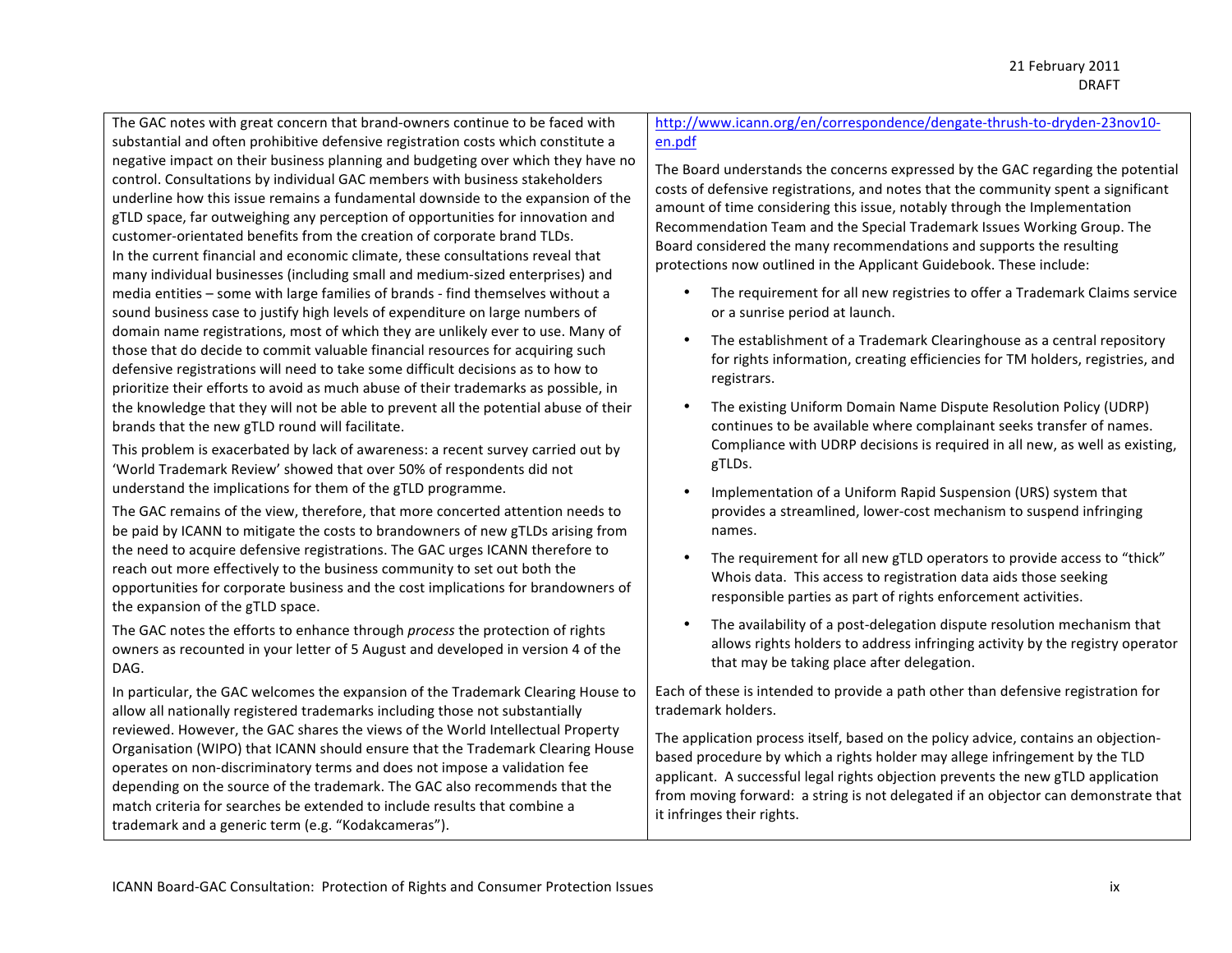| The GAC also urges ICANN to ensure that all new rights protection mechanisms<br>complement the existing UDRP. The GAC has serious concerns with regard to the<br>way in which the draft Uniform Rapid Suspension System (URS) which<br>governments had supported has evolved so as to require a much higher burden of<br>proof while limiting marks eligible for a URS claim to only those which have been<br>subject to substantive review or validated in the Clearing House with the<br>associated cost and time implications. As a result, the GAC believes that the aim of<br>achieving a light-weight mechanism has been compromised with the successive<br>drafting of the URS, to the extent that it no longer serves as a viable alternative for<br>rightsholders to the UDRP in securing the timely suspension of domain names.<br>The GAC looks forward to the opportunity for further consultations with ICANN<br>staff on these issues relating to the operation of the Clearing House and the URS. | The application form also requires applicants to disclose and describe the<br>implementation of their proposed rights protection mechanisms during startup<br>and launch of the TLD. This allows ICANN to ensure that the applicant will meet<br>the minimum requirements, as well as providing the community with knowledge<br>about that registry's expected practices.<br>The Board does not concur with the GAC's recommendation that the match criteria<br>for searches be extended to include results that combine a trademark and a<br>generic term such as "Kodakcameras" unless of course this is a registered<br>trademark. Instead the Board has adopted the recommendations of the<br>intellectual property community as represented in the IRT regarding match criteria.<br>In addition to the outreach that has already been conducted on the new gTLD<br>program, a comprehensive four month communication campaign will be<br>undertaken prior to the launch of new gTLDs.                                                                                                                                                                  |
|------------------------------------------------------------------------------------------------------------------------------------------------------------------------------------------------------------------------------------------------------------------------------------------------------------------------------------------------------------------------------------------------------------------------------------------------------------------------------------------------------------------------------------------------------------------------------------------------------------------------------------------------------------------------------------------------------------------------------------------------------------------------------------------------------------------------------------------------------------------------------------------------------------------------------------------------------------------------------------------------------------------|-------------------------------------------------------------------------------------------------------------------------------------------------------------------------------------------------------------------------------------------------------------------------------------------------------------------------------------------------------------------------------------------------------------------------------------------------------------------------------------------------------------------------------------------------------------------------------------------------------------------------------------------------------------------------------------------------------------------------------------------------------------------------------------------------------------------------------------------------------------------------------------------------------------------------------------------------------------------------------------------------------------------------------------------------------------------------------------------------------------------------------------------------------------|
|                                                                                                                                                                                                                                                                                                                                                                                                                                                                                                                                                                                                                                                                                                                                                                                                                                                                                                                                                                                                                  | 25 September 2010: Board meeting in Trondheim<br>http://www.icann.org/en/minutes/resolutions-25sep10-en.htm<br><b>Board Briefing Materials:</b><br>One [PDF, 3.23 MB]<br>Two [PDF, 2.03 MB]<br>Three [PDF, 816 KB]<br>Four [PDF, 240 KB]<br><b>Five [PDF, 546 KB]</b><br>" Whereas, on 23 September 2010, the Governmental Advisory Committee (GAC)<br>provided comments on version 4 of the draft Applicant Guidebook.<br>Resolved (2010.09.25. __ ), staff is directed to determine if the directions indicated<br>by the Board below are consistent with GAC comments, and recommend any<br>appropriate further action in light of the GAC's comments."<br><b>Trademark Protection</b><br>Substantive Evaluation: The Applicant Guidebook will provide a clear<br>description of "substantive evaluation" at registration, and retain the<br>requirement for at least substantive review of marks to warrant<br>protection under sunrise services and utilization of the URS, both of which<br>provide a specific benefit to trademark holders. Specifically, evaluation,<br>whether at registration or by a validation service provider, is required on |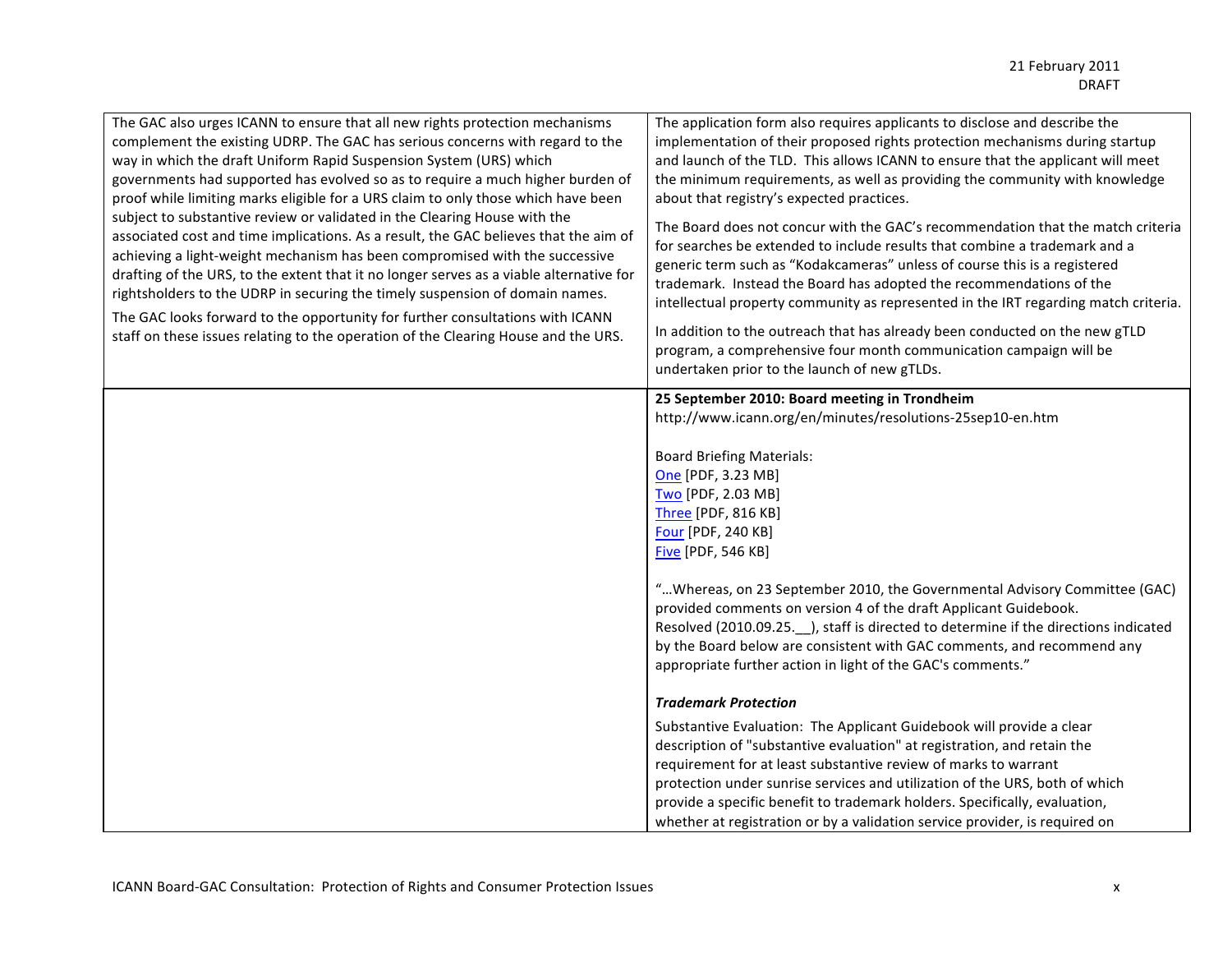| absolute grounds AND use of the mark.                                                                                                                                                                                                                                                                                                                                                                                                                                                                                                         |
|-----------------------------------------------------------------------------------------------------------------------------------------------------------------------------------------------------------------------------------------------------------------------------------------------------------------------------------------------------------------------------------------------------------------------------------------------------------------------------------------------------------------------------------------------|
| Substantive evaluation upon trademark registration has essentially three<br>requirements: (i) evaluation on absolute grounds - to ensure that the<br>applied for mark can in fact serve as a trademark; (ii) evaluation on<br>relative grounds - to determine if previously filed marks preclude the<br>registration; and (iii) evaluation of use - to ensure that the applied for<br>mark is in current use.                                                                                                                                 |
| Substantive review by Trademark Clearinghouse validation service<br>provider shall require: (i) evaluation on absolute grounds; and (ii)<br>evaluation of use.                                                                                                                                                                                                                                                                                                                                                                                |
| URS timing: In response to public comment, change the time to respond to a<br>complaint from 20 days to 14 days, with one opportunity for an extension of seven<br>days if there is a good faith basis for such an extension.                                                                                                                                                                                                                                                                                                                 |
| The Board notes that the suggestion for a globally-protected marks list (GPML) was<br>not adopted by the Board (in 2009), including for the following reasons: it is<br>difficult to develop objective global standards for determining which marks would<br>be included on such a GPML, such a list arguably would create new rights not<br>based in law for those trademark holders, and it would create only marginal<br>benefits because it would apply only to a small number of names and only for<br>identical matches of those names. |
| The Board recognizes that additional policy development through the GNSO could<br>lead to further mechanisms for enhanced protection for trademarks.                                                                                                                                                                                                                                                                                                                                                                                          |
| <b>Mitigating Malicious Conduct</b>                                                                                                                                                                                                                                                                                                                                                                                                                                                                                                           |
| While efforts to mitigate malicious conduct will continue, the implementation<br>work completed to date by the community and staff to address the mitigation of<br>malicious conduct issue is sufficient to proceed to launch the first New gTLD<br>application round. The remaining issues should not delay launch with the following<br>specific directives incorporated:                                                                                                                                                                   |
| Background check: The background check should be clarified to provide detail and<br>specificity in response to comment. The specific reference to terrorism will be<br>removed (and the background check criteria will be revised). These clarifications<br>regarding the background check criteria and process shall be included in the<br>forthcoming version of the Applicant Guidebook.                                                                                                                                                   |